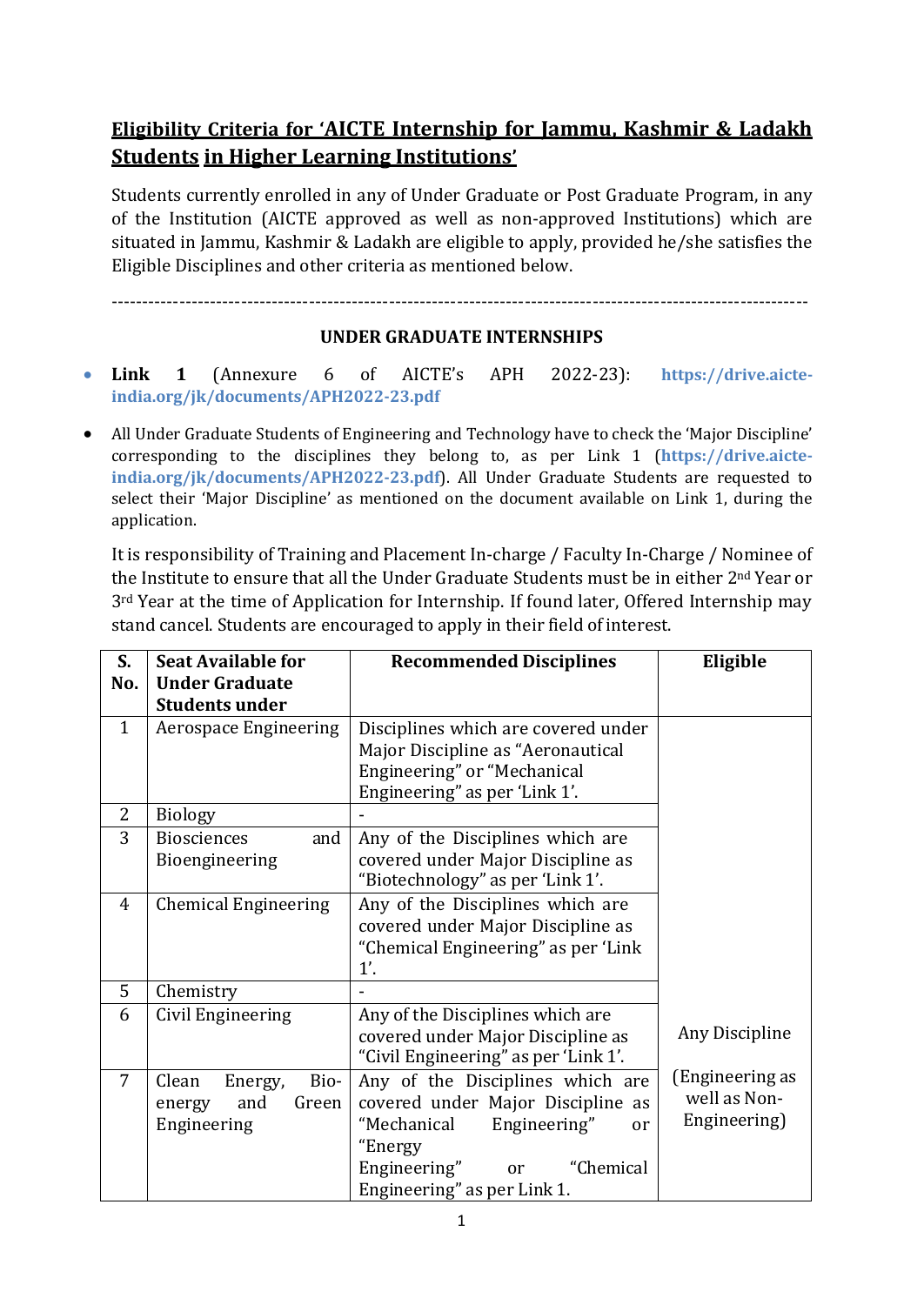| 8      | <b>Computer Science and</b><br>Engineering                                      | Any of the Disciplines which are<br>covered under Major Discipline as                                               |                              |
|--------|---------------------------------------------------------------------------------|---------------------------------------------------------------------------------------------------------------------|------------------------------|
| 9      | <b>Computer Sciences</b>                                                        | "Computer Science and Engineering"                                                                                  |                              |
| 10     | Design:<br>Human<br><b>Computer Interaction</b>                                 | as per 'Link 1'.                                                                                                    |                              |
| 11     | <b>Earth Science</b>                                                            | Any Discipline (Engineering as well<br>as Non-Engineering).                                                         |                              |
| 12     | Electrical<br>Communication<br>and<br>Engineering                               | Any of the Disciplines which are<br>covered under Major Discipline as<br>either "Electronics Engineering" or        |                              |
| 13     | <b>Electrical Engineering</b>                                                   | "Electrical Engineering" as per 'Link                                                                               |                              |
| 14     | Electronics<br>and<br><b>Electrical Engineering</b>                             | 1'.                                                                                                                 | Any Discipline               |
| 15     | Humanities<br>Social<br>&<br>Sciences                                           |                                                                                                                     | (Engineering as              |
| 16     | Infrastructure                                                                  | Any of the Disciplines which are<br>covered under Major Discipline as<br>"Civil Engineering" as per Link 1.         | well as Non-<br>Engineering) |
| 17     | Management<br>and<br>Minerals, Metallurgical<br>Materials<br>and<br>Engineering | Any of the Disciplines which are<br>covered under Major Discipline as<br>"Metallurgy Engineering" as per Link<br>1. |                              |
| 18     | Material<br>Science<br>Metallurgy                                               |                                                                                                                     |                              |
| 19     | Mathematics<br>and<br><b>Statistics</b>                                         | $\overline{a}$                                                                                                      |                              |
| $20\,$ | Mechanical<br>Engineering                                                       | Any of the Disciplines which are<br>covered under Major Discipline as                                               |                              |
| 21     | <b>Mechanical Sciences</b>                                                      | "Mechanical Engineering" as per<br>Link 1.                                                                          |                              |
| 22     | Metallurgical<br>and<br><b>Materials Engineering</b>                            | Any of the Disciplines which are<br>covered under Major Discipline as<br>"Metallurgy Engineering" as per Link<br>1. |                              |
| 23     | Physics                                                                         |                                                                                                                     |                              |

-----------------------------------------------------------------------------------------------------------------